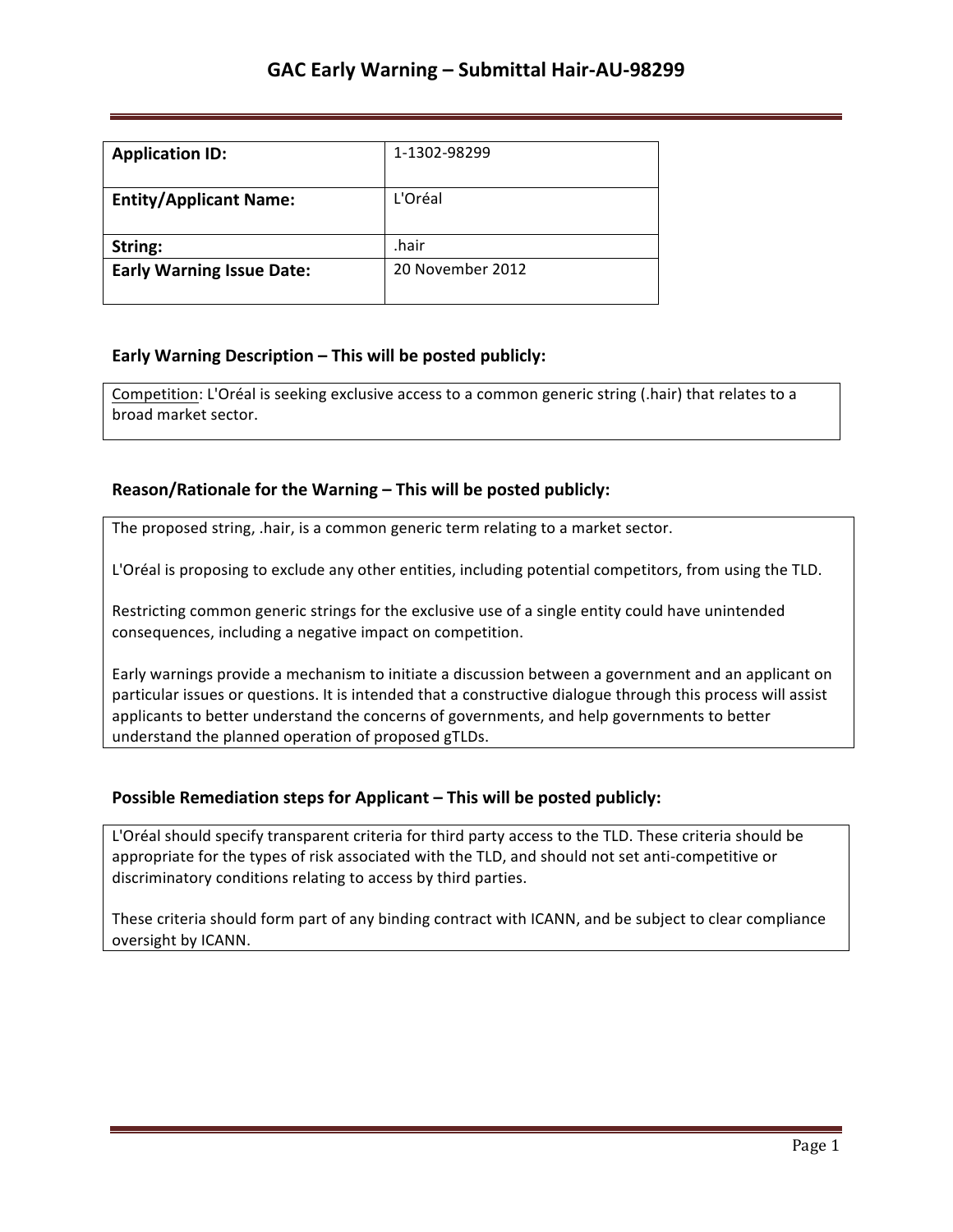## **Further Notes from GAC Member(s) (Optional) – This will be posted publicly:**

This Early Warning is from the Department of Broadband, Communications and the Digital Economy (DBCDE), on behalf of the Australian Government. In the first instance, communications and responses to this early warning should be emailed to gacearlywarning@gac.icann.org, with the text "Australian EW" and the application ID in the subject field.

# **INFORMATION FOR APPLICANTS**

# **About GAC Early Warning**

The GAC Early Warning is a notice only. It is not a formal objection, nor does it directly lead to a process that can result in rejection of the application. However, a GAC Early Warning should be taken seriously as it raises the likelihood that the application could be the subject of GAC Advice on New gTLDs or of a formal objection at a later stage in the process. Refer to section 1.1.2.4 of the Applicant Guidebook (http://newgtlds.icann.org/en/applicants/agb) for more information on GAC Early Warning.

## **Instructions if you receive the Early Warning**

**ICANN** strongly encourages you work with relevant parties as soon as possible to address the concerns voiced in the GAC Early Warning.

### **Asking questions about your GAC Early Warning**

If you have questions or need clarification about your GAC Early Warning, please contact gacearlywarning@gac.icann.org. As highlighted above, ICANN strongly encourages you to contact gacearlywarning@gac.icann.org as soon as practicable regarding the issues identified in the Early Warning. 

### **Continuing with your application**

If you choose to continue with the application, then the "Applicant's Response" section below should be completed. In this section, you should notify the GAC of intended actions, including the expected completion date. This completed form should then be sent to gacearlywarning@gac.icann.org. If your remediation steps involve submitting requests for changes to your application, see the change request process at http://newgtlds.icann.org/en/applicants/customer-service/change-requests.

In the absence of a response, ICANN will continue to process the application as submitted.

### **Withdrawing your application**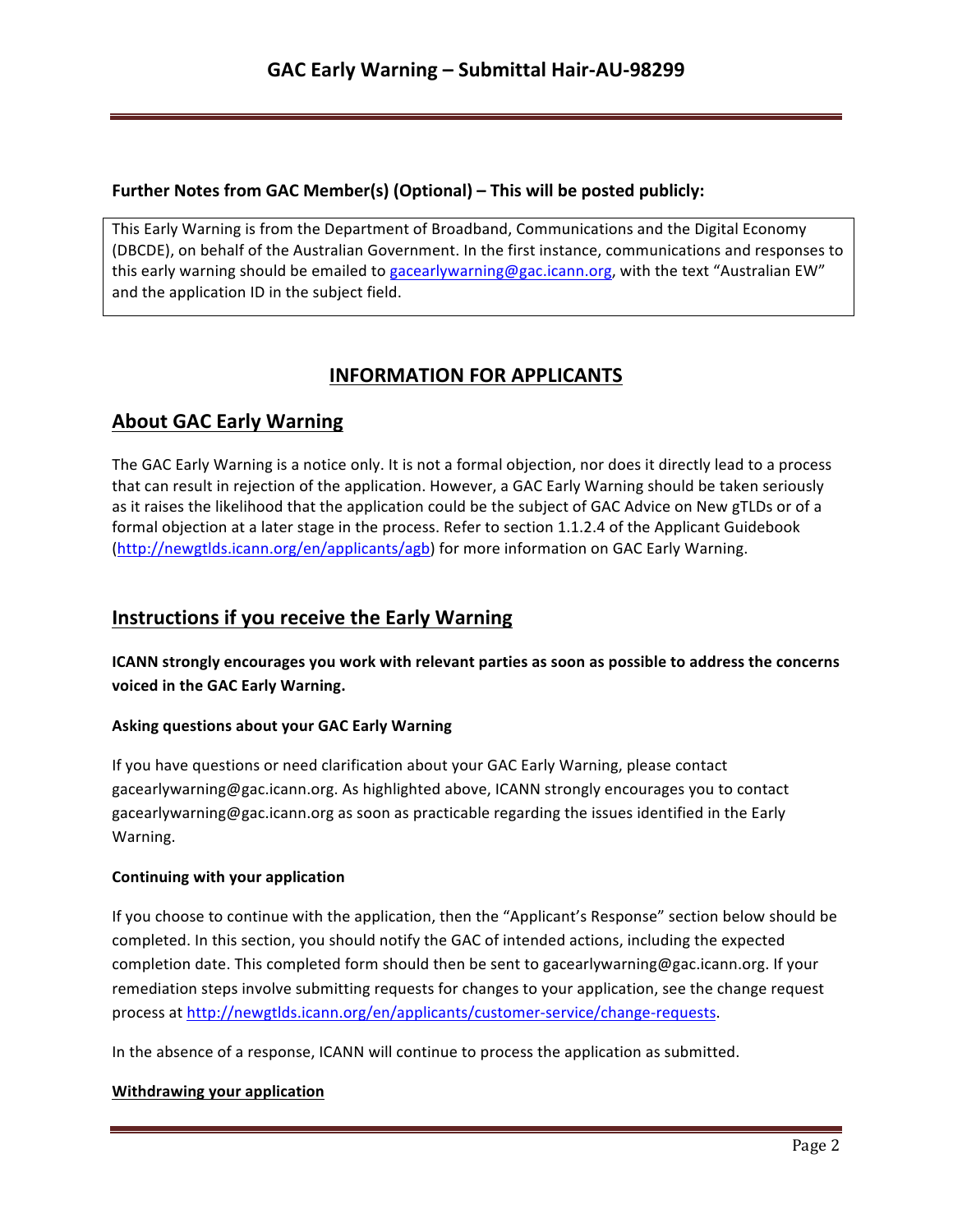# **GAC Early Warning – Submittal Hair-AU-98299**

If you choose to withdraw your application within the 21-day window to be eligible for a refund of 80% of the evaluation fee (USD 148,000), please follow the withdrawal process published at http://newgtlds.icann.org/en/applicants/customer-service/withdrawal-refund. Note that an application can still be withdrawn after the 21-day time period; however, the available refund amount is reduced. See section 1.5 of the Applicant Guidebook.

For questions please contact: **gacearlywarning@gac.icann.org** 

### **Applicant Response:**